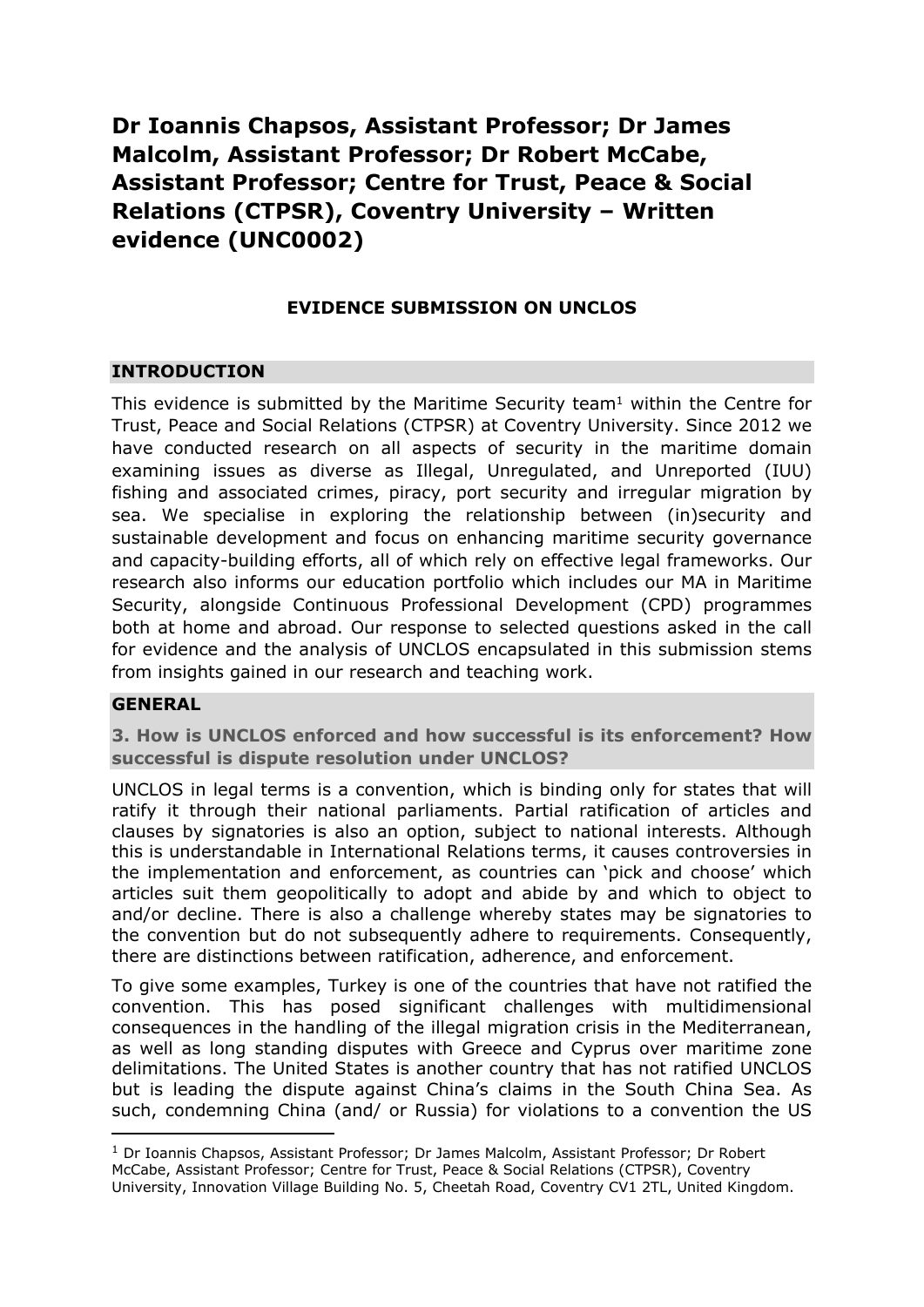haven't ratified themselves, demonstrates a level of controversy as well as the need to drive for consensus amongst states and update UNCLOS to reflect a modern context.

International law sits alongside domestic law, and it is important to acknowledge that these are not always in alignment. For example, in relation to port security, requirements associated with the International Ship and Port Facility Security Code (ISPS) are implemented and enforced differently dependent on the location of the port. In addition, the Code sits alongside policy related to other issues such as border control.

Questions to consider: Is it better to maintain UNCLOS as an ideal model or is there place for a looser, less all-encompassing regime that could be more inclusive but is less potent and risks becoming meaningless? Is an aspirational UNCLOS more sensible even if we accept enforcement is problematic?

Another issue that highlights the urgent need to update the outdated convention, is the fact that more contemporary maritime security challenges (e.g. cyber threats and human trafficking) are not referred to in UNCLOS and those that exist need to be refined (e.g. piracy). This makes enforcement even more problematic, as significant gaps exist in the range of contemporary threats that occur within the maritime domain for UNCLOS to address.

Finally, many ships transiting the oceans and especially piracy high risk areas, now carry onboard privately contracted armed personnel to enhance their security. Similarly, private companies are patrolling developing countries' maritime zones to combat fisheries crime, detaining ships on IUU fishing blacklists, etc. This makes the enforcement of UNCLOS even more problematic, as these are private, non-state actors and there is no provision within UNCLOS as to the responsibilities, jurisdiction, authority, or regulation of the private maritime security sector. This also raises a series of further questions on the controlling mechanisms flag states put in place to ensure that this outsourcing of responsibility to private contracting parties is conducted within the spirit of the UNCLOS. Do open registries for example – which form the vast majority of current merchant fleets – adhere to the principles, state accountability and enforcement of UNCLOS. Are there adequate controlling mechanisms in place to ensure that? Who should be held accountable in case of wrongdoings/ UNCLOS violations? And what if the flag state under discussion hasn't ratified UNCLOS? What should the relationship between flag registries and their respective flag states be?

**4. What are the other important international agreements and treaties which complement UNCLOS?**

- Convention for the Suppression of Unlawful Acts (SUA) filling the terrorism gap that exists in the UNCLOS.
- International Convention for the Safety of Life at Sea (SOLAS) with the International Ship and Port Facility Security (ISPS) Code being introduced via chapter XI-2 and coming into force on 1st July 2004.
- UN Convention against Transnational Organized Crime (2000).
- Suppression of Unlawful Seizure of Aircraft (1971).
- International Convention Against the Taking of Hostages (1979).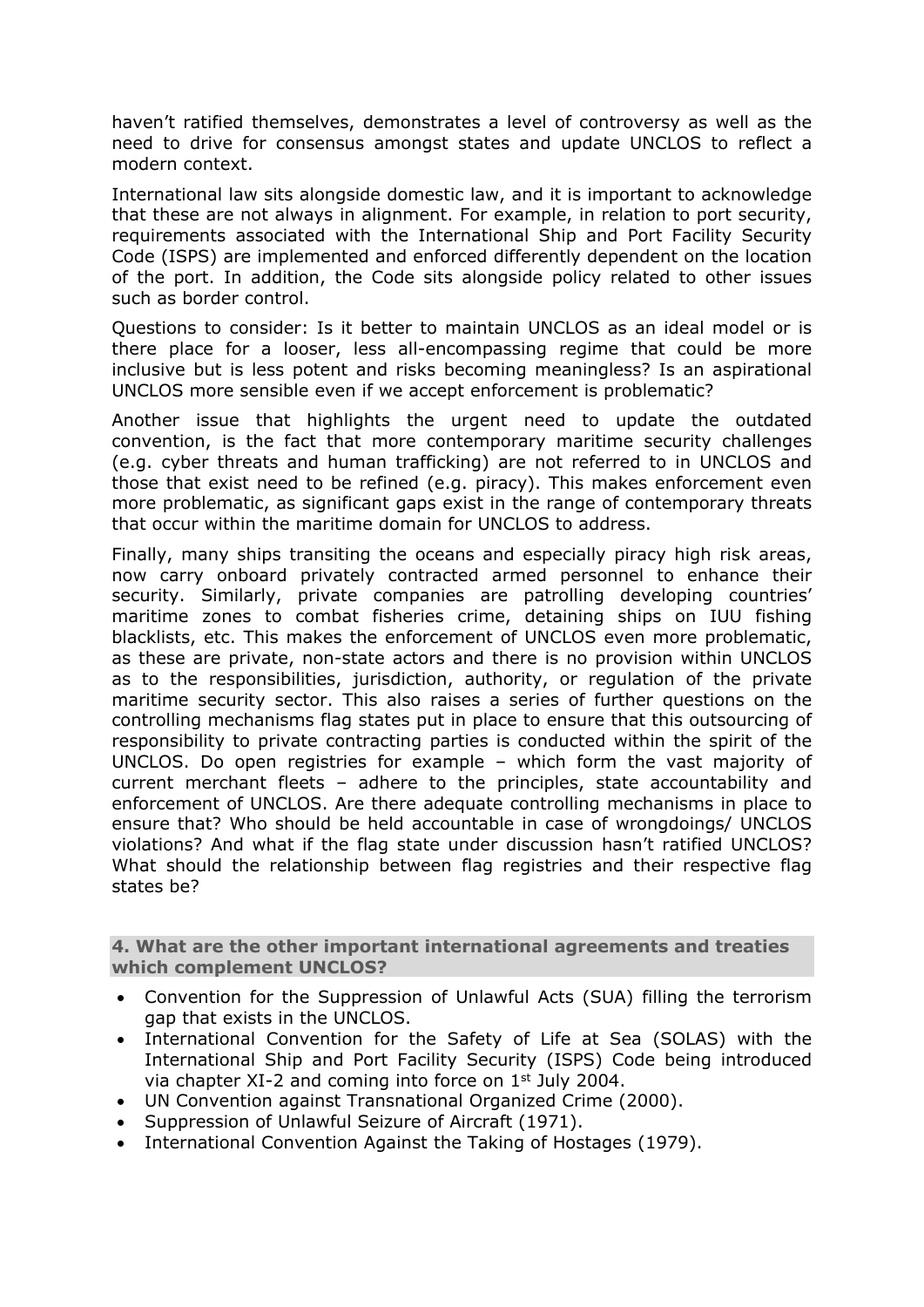## **CHALLENGES**

**6. What are the main challenges facing the effective implementation of UNCLOS in 2021? We would particularly welcome responses on:**

 **Climate change** and the impact it has had/will have on the structures and provisions of UNCLOS (including trading routes, maritime boundaries, and the status of island ocean states)

Climate change will result, among others, in sea-level rises which will change the geography and coastlines of coastal states and their respective maritime zone delimitations. Islands for example, which currently extend coastal states' territorial waters and Exclusive Economic Zones (EEZ) could even fully submerge in the long term, so coastal states' sovereign territory and EEZ would shrink/ be redefined because of climate change.

 **Maritime security and human rights at sea (including migration, modern slavery and human trafficking)**

#### *Modern Slavery*

'UNCLOS article 99: Prohibition on the transport of slaves' – needs to be updated and apply to modern slavery and human trafficking by sea. The article refers to 'slave trade' but consideration should be given especially to:

- a. In what ways modern slavery is understood differently from the 'old' one and how this provision could apply to challenges such as for example human trafficking by sea and forced labour, with particular focus on the fishing industry.
- b. Transhipment vessels are frequently utilised by the (illegal) fishing industry to transport trafficked victims to/from fishing vessels [see for example Chapsos, I. and Hamilton, S. (2019) 'Illegal fishing and fisheries crime as a transnational organized crime in Indonesia'. *Trends in Organized Crime*, 22 (3): 255-273]. This specific UNCLOS article 99 could be updated to provide an additional tool to the international community when flag states can't adequately prevent and punish the transport of 'modern' slaves, and allow authorities to board ships suspected of conducting slave trade/ human trafficking and conduct any necessary checks.

#### *Piracy*

Despite presenting a codified legal definition of maritime piracy and urging all nations to cooperate in the repression of piracy, UNCLOS, has weakened counter-piracy activities rather than enhanced them. There is a lack of clarity around issues of jurisdiction; 'hot pursuit'; the 'private ends' motivational clause; the 'two vessel' requirement; and a failure to impose a legal obligation on states to suppress piracy in their territorial waters. Some of these limitations were partially rectified in proceeding conventions such as the SUA Convention 1988 and the UN Convention against Transnational Organized Crime of 2000. Key challenges include:

 Article 101 (a) stipulates that two vessels must be involved for an incident to be piracy jure gentium. This does not consider, for example, acts of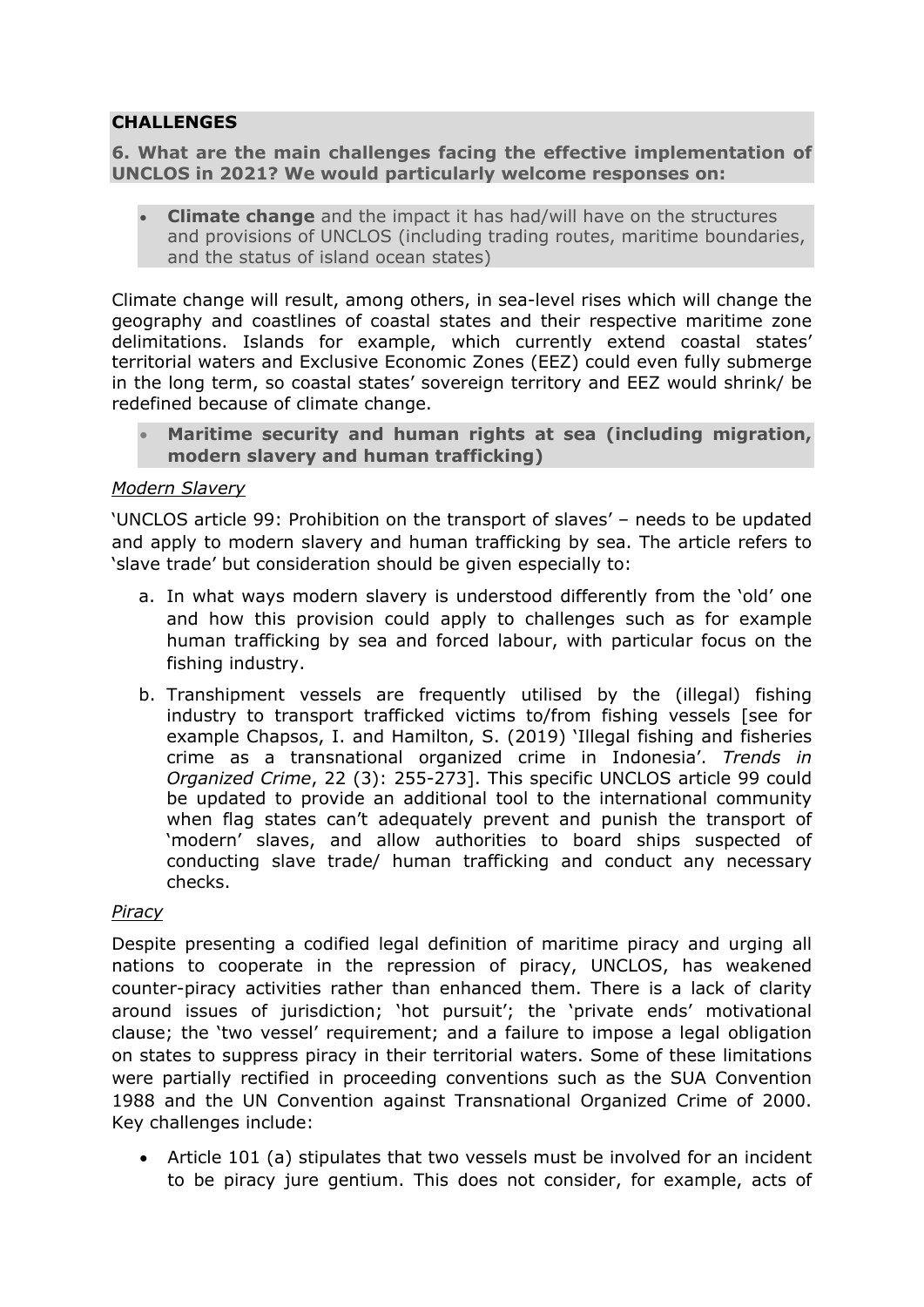violence detention or depredation committed for private ends by the crew or the passengers of a single vessel or robbery from the shore against a ship that is berthed.

- The private ends clause (article 101, a) cannot be utilised to prosecute politically motivated acts of piracy or incidents of maritime terrorism. Indeed, the designation of what constituted 'private ends' is not defined in UNCLOS and is therefore open to interpretation and contestation. For example: is it a lack of public sanction? or theft for desire or gain?
- By limiting acts of piracy to those committed outside the jurisdiction of a state's maritime boundary, UNCLOS inadvertently creates two separate definitions of what was essentially an identical crime perpetrated in a different maritime space. This is problematic as most of these types of attacks, as well as other forms of maritime criminal activity, tend to occur in anchorages, ports and littoral sea spaces.
- The limitations of UNCLOS as a counter-piracy instrument were further evident in its failure to impose a legal obligation on states to suppress piracy in their territorial waters or to cooperate in the suppression of piracy in these waters. Moreover, the absence of any international enforcement mechanism in UNCLOS was a significant shortcoming.
- The provisions on the right of 'hot pursuit' (article 111) add strict limitations on pursuing a vessel suspected of engaging in piratical acts - 'The right of hot pursuit ceases as soon as the ship pursued enters the territorial sea of its own State or of a third State' (article 111, 3), which eases the evasion of prosecution by suspected pirates.
- **Autonomous maritime vehicles** (both commercial and military), cybersecurity, and other new technologies

As highlighted in the previous section, UNCLOS 'article 101: Definition of piracy' requires a physical boarding of the vessel to take place in the high seas for the crime to classify as piracy. The introduction of autonomous vessels, which could be potentially hacked remotely and result in the whole vessel been stolen without being physically boarded would not legally classify as an act of piracy. As such, UNCLOS should follow the advancement of technology, consider the vulnerabilities that cyber threats could pose to autonomous maritime vehicles' navigational systems and proactively address this legal lacuna.

## **UK's Maritime Strategy**

8. What is your assessment of the UK's policy and practice within the current legal framework of the international law of the sea? Are the Government currently working to address any of the challenges outlined above?